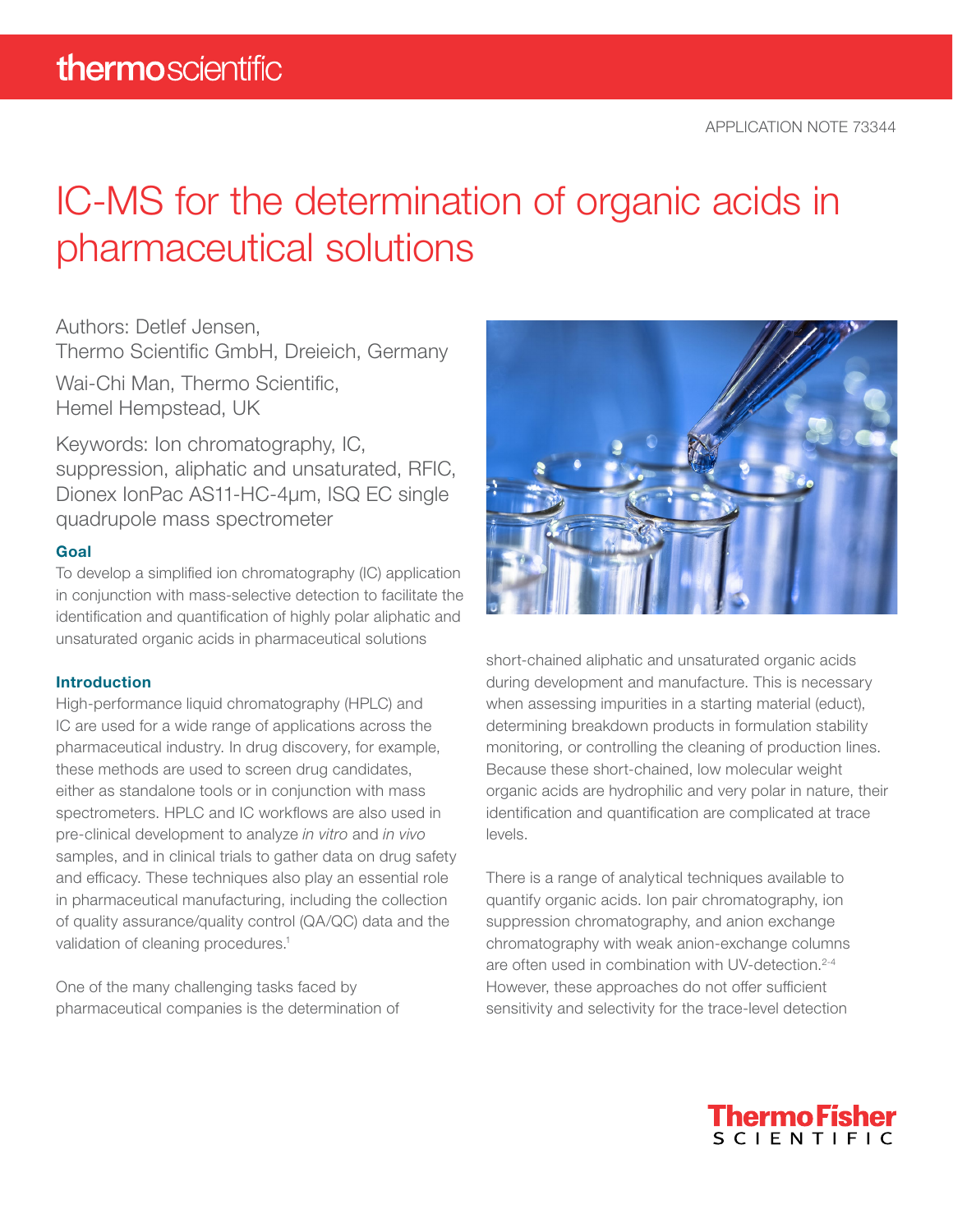of short-chained organic acids in complex samples. Alternative approaches include the use of mass spectrometry (MS) in conjunction with reversedphase ion suppression chromatography4 and gas chromatography (GC), and capillary zone electrophoresis (CE) – although each presents its own unique sets of analytical challenges. For example, reversed-phase ion suppression chromatography does not provide sufficient chromatographic retention for the analysis of monobasic C1-C4 organic acids, while GC requires complex sample preparation such as continuous solid-phase extraction, liquid-liquid extraction, or derivatization.<sup>5-7</sup> Meanwhile, CE has been successfully used for the determination of low molecular weight aliphatic carboxylic acids,<sup>8,9</sup> but the low sensitivity of the detection methods used (UV or indirect UV), the easy overloading of the fused silica capillary, and the strong matrix dependency of the migration times have so far prevented the broader application of CE for determining trace-level concentrations of organic acids.

A more promising solution is to use anion-exchange chromatography at elevated pH with suppressed conductivity detection. This method offers high chromatographic selectivity and sufficient retention for short-chained organic acids, a higher detection sensitivity, and high compatibility with complex matrices.<sup>2, 10-13</sup> Using a continuously regenerated, membrane-based suppressor leads to lower background conductivity, allows gradient elution, and increases the sensitivity of conductivity detection due to the conversion of the analytes into their corresponding acids. MS detection augments this high chromatographic sensitivity and selectivity, where the suppressor acts as a continuously regenerated desalter facilitating the combination of high-pH eluents with MSdetection.

This application note illustrates the use of an easy-toimplement IC-MS method for the determination of aliphatic and unsaturated organic acids in pharmaceutical solutions. This workflow employs both suppressed conductivity and MS detection to increase the information available from each sample. Samples were separated on a high-resolution Thermo Scientific™ Dionex™ IonPac™ AS11-HC-4µm column set using a Thermo Scientific™ Dionex™ Integrion™ HPIC™ system with suppressed conductivity detection. The sequential MS detection was achieved using a Thermo Scientific<sup>™</sup> ISQ<sup>™</sup> EC single quadrupole mass spectrometer.

The ISQ EC single quadrupole mass spectrometer increases analytical confidence by providing selectivity, sensitivity, and confirmation of analyte identity.<sup>14</sup> This mass spectrometer can run in Full Scan and Single Ion Monitoring (SIM) modes, giving the flexibility to either scan a mass range for all detectable analytes or focus on a specific compound.

The study presented here demonstrates that co-eluting organic acids can be accurately quantified with mass spectrometric detection. Analyte identity can also be confirmed with high levels of accuracy, especially for low molecular weight organic acids such as formate, which has a mass-to-charge (*m/z*) ratio of 45. The experiments described below were completed in collaboration with a leading pharmaceutical company. We used 25 mg/L 2-butynoic acid as an example of a pharmaceutical solution.

# **Experimental**

### Equipment and consumables

- Dionex Integrion HPIC system including:
	- Eluent generator
	- Pump
	- Degasser
	- Conductivity detector (CD)
	- Column oven temperature control
	- Detector compartment with temperature control
- Thermo Scientific™ Dionex™ AS-AP Autosampler with 250 µL sample syringe (P/N 074306) and 1.2 mL buffer line (P/N 074989)
- ISQ EC single quadrupole mass spectrometer (P/N ISQEC000IC)
- 2 Thermo Scientific™ Dionex™ AXP Metering Pumps (P/N 063973)
- Peak™ Scientific Genius NM32LA Nitrogen Generator (P/N 10-6022 (230 V))
- Thermo Scientific™ Dionex™ EGC 500 KOH Eluent Generator Cartridge (P/N 075778)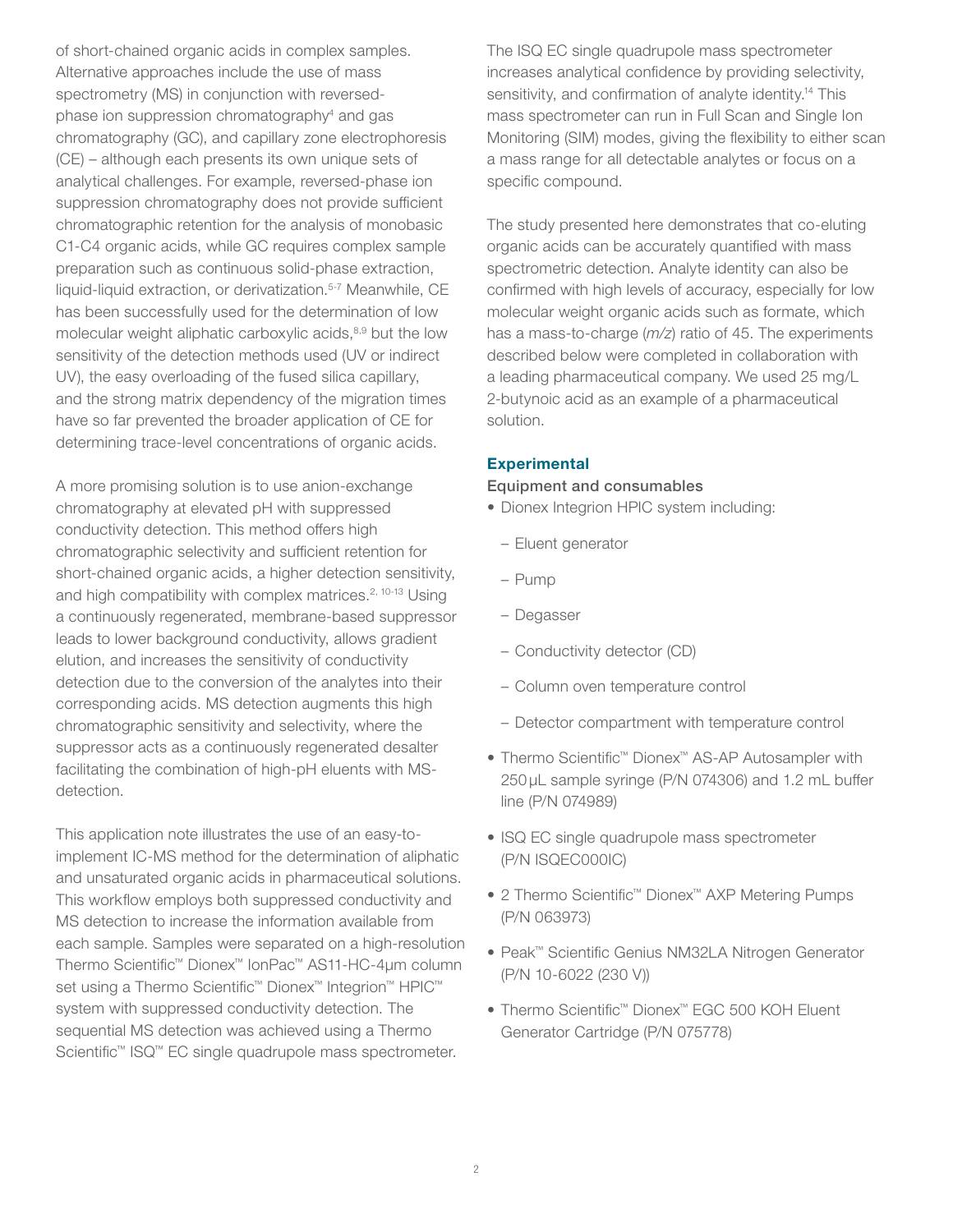- Thermo Scientific™ Dionex™ CR-ATC 600 Continuously Regenerated Anion Trap Column (P/N 088662)
- Thermo Scientific™ Dionex™ ADRS 600 Anion Dynamically Regenerated Suppressor (2 mm) (P/N 088667)
- Thermo Scientific™ Dionex™ IC PEEK Viper™ Fittings Kit (P/N 088798)
- Dionex AS-AP Autosampler Vials: 1.5 mL polypropylene vials with caps and septa (P/N 079812)
- Thermo Scientific™ Chromeleon™ Chromatography Data System (CDS) version 7.2 SR9

# **Conditions**

| <b>IC conditions</b>                 |                                                                                                                                                                                                                                       |
|--------------------------------------|---------------------------------------------------------------------------------------------------------------------------------------------------------------------------------------------------------------------------------------|
| IC system                            | Dionex Integrion HPIC system                                                                                                                                                                                                          |
| MS detector                          | ISQ EC single quadrupole mass<br>spectrometer                                                                                                                                                                                         |
| Columns                              | Dionex IonPac AG11-HC-4µm<br>Guard, 2 × 50 mm (P/N 078036)<br>Dionex IonPac AS11-HC-4µm<br>Analytical, 2 x 250 mm (P/N 078035)                                                                                                        |
| Eluent source                        | Dionex EGC 500 KOH Eluent<br>Generator Cartridge (P/N 075778) with<br>Dionex CR-ATC 600 (P/N 088662)                                                                                                                                  |
| Gradient                             | Inject (0 min)<br>1 mM KOH (-5.0-8.5 min)<br>1-15 mM KOH (8.5-18.5 min)<br>15-30 mM KOH (18.5-28.5 min)<br>30-54 mM KOH (28.5-30 min)<br>1 mM KOH (31.5 min)                                                                          |
| Flow rate                            | $0.38$ mL/min                                                                                                                                                                                                                         |
| Injection volume                     | 25 µL in Push-Full mode                                                                                                                                                                                                               |
| Temperature                          | 40 °C (column compartment)<br>35 °C (detector compartment)                                                                                                                                                                            |
| Backpressure                         | $\sim$ 3300 psi (100 psi = 0.6894 MPa)                                                                                                                                                                                                |
| Suppressed<br>conductivity detection | Dionex ADRS 600 Anion Dynamically<br>Regenerated Suppressor (2 mm)<br>(P/N 088667) AutoSuppression in the<br>dynamic regeneration mode (4 V),<br>external water mode via Dionex AXP<br>Pump, external water flow rate<br>(0.4 mL/min) |
| Make-up solvent flow<br>rate         | $0.1$ ml /min                                                                                                                                                                                                                         |
| Background<br>conductance            | $<$ 0.5 $\mu$ S/cm                                                                                                                                                                                                                    |
| Run time                             | 36.5 min                                                                                                                                                                                                                              |

| <b>Mass spectrometric detection</b> |                                                                                       |  |  |  |  |  |
|-------------------------------------|---------------------------------------------------------------------------------------|--|--|--|--|--|
| Ionization interface                | Electrospray ionization (ESI),<br>negative mode                                       |  |  |  |  |  |
| Gas control                         | Sheath gas pressure: 50 psi<br>Aux gas pressure: 5 psi<br>Sweep gas pressure: 0.0 psi |  |  |  |  |  |
| Source voltage                      | $-2500V$                                                                              |  |  |  |  |  |
| Vaporizer temperature               | 450 °C                                                                                |  |  |  |  |  |
| Ion transfer tube<br>temperature    | 200°C                                                                                 |  |  |  |  |  |
| SIM scan                            | Table 1                                                                               |  |  |  |  |  |
| Full scan                           | Mass range: 40-250 m/z                                                                |  |  |  |  |  |
| Source CID voltage                  | 5 V                                                                                   |  |  |  |  |  |
| SIM width                           | 0.1 amu                                                                               |  |  |  |  |  |

# Preparation of solutions and reagents

Deionized water with a resistivity of 18 MΩ·cm or better and a total organic carbon content (TOC) of less than 10 µg/L was used for eluent and standard preparation, and for diluting samples. Standards of organic acids of the highest available grade were obtained from Sigma-Aldrich Ltd. (Gillingham, United Kingdom). HPLC grade ammonia (0.25 M) and ammonium acetate (0.25 M) were sourced from Fisher Scientific (Loughborough, UK). The samples of 2-butynoic acid were provided by chemical and pharmaceutical companies from the US and the UK; 2-butynoic acid was chosen as the main matrix component based on their request.

Individual stock standard solutions were prepared at 10 mg/L or 50 mg/L (2-butynoic, crotonoic, and 2-pentynoic acid). Mixed working stock solutions of 1 mg/L and 100 µg/L resulted from the appropriate dilution of the respective stock solutions. From the 1 mg/L working solution, 500 µg/L, 200 µg/L, and 100 µg/L standards were prepared, and from the 100 µg/L working solution, 50 µg/L, 10 µg/L, 5 µg/L, and 1 µg/L standards were prepared.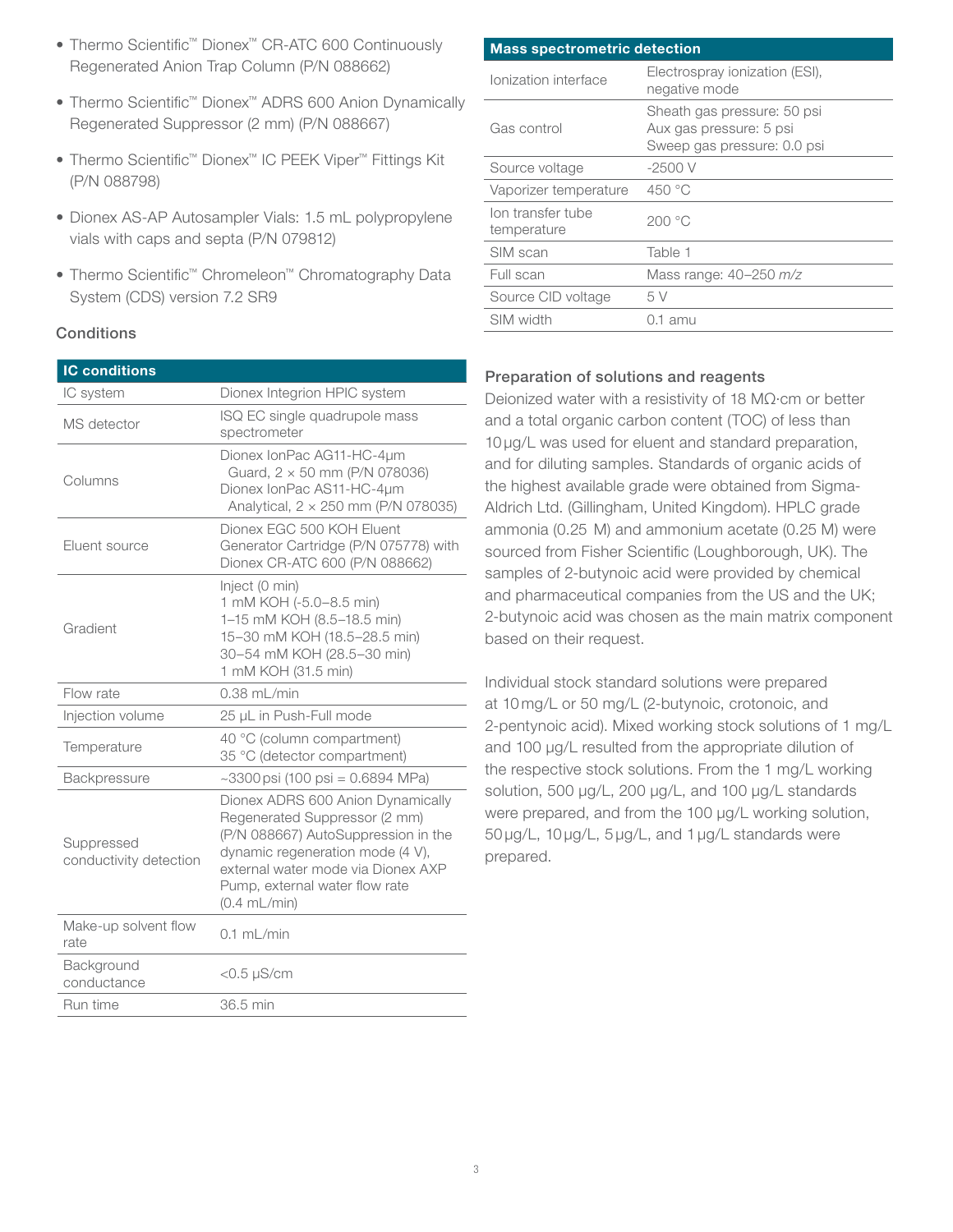Table 1. Analytes of interest, structures, molecular weight, and SIM conditions for MS-detection

| <b>Component</b>                         | MW (g/Mol) | Quantitation ion (m/z) | CAS No.        | <b>Structure</b>                    |
|------------------------------------------|------------|------------------------|----------------|-------------------------------------|
| Formic acid                              | 46.025     | 45                     | $64 - 18 - 6$  | OH<br>H                             |
| Acetic acid                              | 60.05      | 59                     | $64 - 19 - 7$  | H <sub>3</sub> C<br>OH              |
| Propanoic acid<br>"propionic acid"       | 74.079     | 73                     | $79 - 09 - 4$  | H <sub>3</sub> C<br>OH              |
| <b>Butanoic acid</b>                     | 88.106     | 87                     | 107-92-6       | O<br>OH<br>H <sub>3</sub> C         |
| Pentanoic acid                           | 102.13     | 101                    | $109 - 52 - 4$ | H <sub>3</sub> C<br>OН              |
| Crotonic acid<br>((E)-But-2-enoic acid)* | 86.09      | 85                     | 3724-65-0      | O<br>OH<br>H <sub>3</sub> C         |
| 2-Propiolic acid<br>(Prop-2-ynoic acid)  | 70.05      | 69                     | $471 - 25 - 0$ | HC <sub>i</sub><br>OH               |
| 2-Butynoic acid<br>(But-2-ynoic acid)*   | 84.07      | 83                     | 590-93-2       | O<br>H <sub>3</sub> C<br>OH         |
| 2-Pentynoic acid<br>(Pent-2-ynoic acid)* | 98.1       | 97                     | 5963-77-9      | H <sub>3</sub> C <sub>3</sub><br>OH |

\* IUPAC name

#### Results and discussion

#### Optimization of the make-up solvent

In applications combining a Thermo Scientific™ Dionex™ Reagent-Free™ IC instrument (RFIC™) with an ISQ EC single quadrupole mass spectrometer, the heated electrospray ionization (HESI-II) interface is typically used. The HESI-II probe allows the use of high temperatures and voltage to deliver better desolvation and enhanced sensitivity.

A protocol described by Wang et al. in 2009,<sup>15</sup> as well as another method recently published in 2019,16 suggests the use of a make-up solvent containing acetonitrile in conjunction with a HESI-interface. As a result, solvent mixtures based on acetonitrile and water (volume fraction  $\phi$  = 50%) were tested with and without ammonium acetate (12.5 mg/L) or ammonium hydroxide (25 mg/L) present. A make-up solvent containing ammonium acetate led to a significant loss of sensitivity (up to 65%) compared to the pure acetonitrile/water mixture. However, the ammonium hydroxide additive increased sensitivity for organic acids. Compared to pure acetonitrile/ water, we found values between 20% and 200% higher for the different analytes tested. As a result, a make-up solvent consisting of acetonitrile/water plus 25 mg/L ammonium hydroxide was used throughout the experiments described below. Acetonitrile hydrolyzes to ammonia and acetate when left exposed to high-pH solutions; therefore, prepare the make-up solvent fresh daily.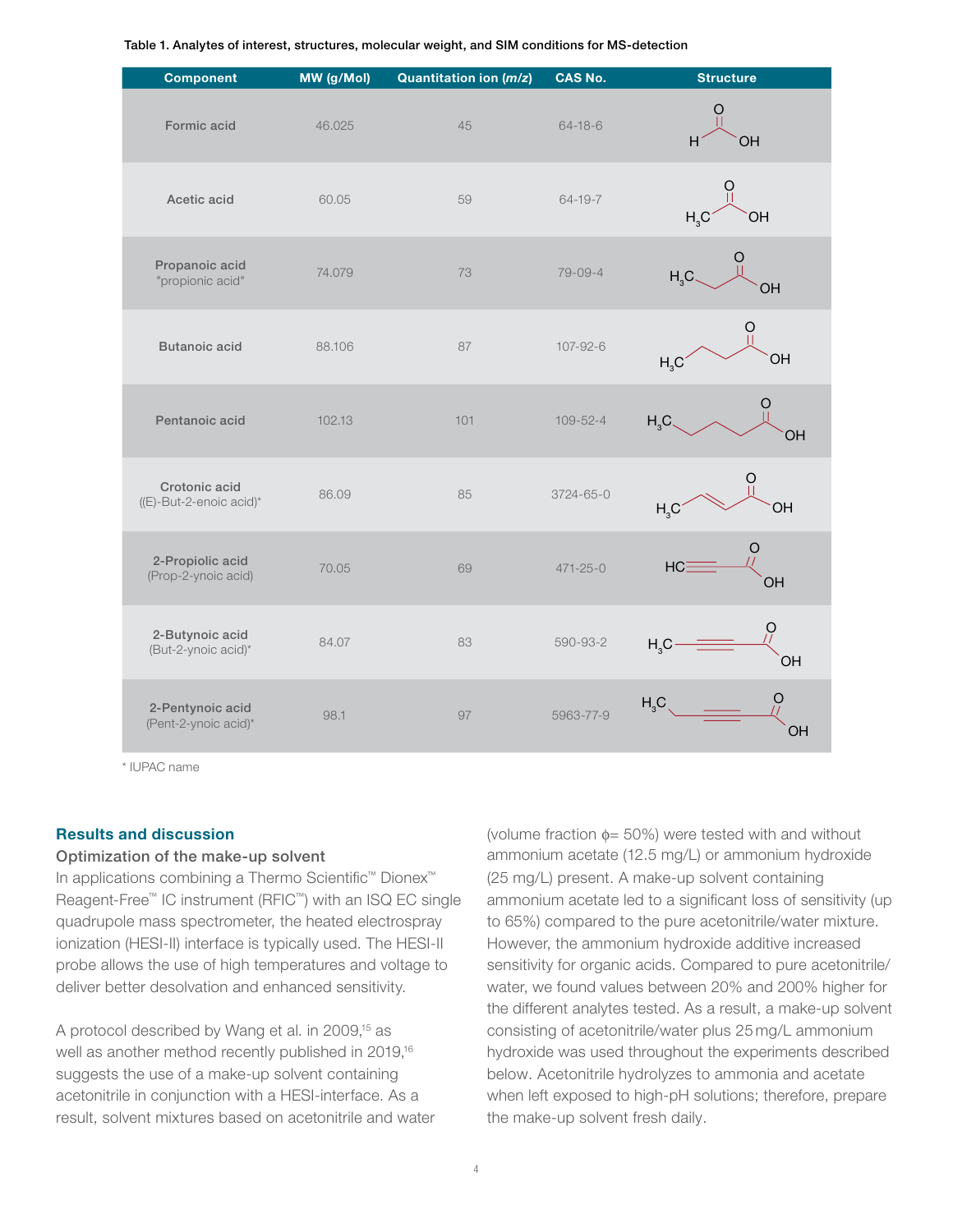# Calibration experiments

Figure 1 shows an overlay of the chromatograms obtained with suppressed conductivity detection and MS detection using the conditions specified previously. With MS detection, all analytes can be determined free of interference, while in the suppressed conductivity trace, 2-butynoic acid and 2-propiolic acid co-eluted. Due to the overlap of 2-butynoic acid and 2-propiolic acid, only the MS data were processed.

For both detection methods, a second-order fit best characterized the calibration data. Following the

International Council for Harmonisation of Technical Requirements for Pharmaceuticals for Human Use (ICH) guidance<sup>17</sup> on the validation of analytical procedures in case of a higher-order fit, the analytical response should be described by an appropriate function of the concentration of an analyte in the sample. Hence, the evaluation of the analytical data was performed following the statistical approach of ISO 8466:2.18

Table 2 lists calibration data, as well as limits of detection (LOD) and limits of quantification (LOQ) for suppressed conductivity detection and MS-detection (using SIM).



Figure 1. Conductivity (dark blue) and SIM chromatograms of all analytes (500 µg/L). Note that the signals are offset.

|                  | <b>MS detection / SIM</b>              | <b>Suppressed conductivity</b> |                           |                           |                                        |            |                           |                           |
|------------------|----------------------------------------|--------------------------------|---------------------------|---------------------------|----------------------------------------|------------|---------------------------|---------------------------|
| <b>Compound</b>  | <b>Coefficient of</b><br>determination | <b>RSD</b>                     | <b>LOD</b><br>$(\mu g/L)$ | <b>LOQ</b><br>$(\mu g/L)$ | <b>Coefficient of</b><br>determination | <b>RSD</b> | <b>LOD</b><br>$(\mu g/L)$ | <b>LOQ</b><br>$(\mu g/L)$ |
| Acetic acid      | 0.9997                                 | 3.00                           | 5.8                       | 18.9                      | 0.99998                                | 0.68       | 1.5                       | 4.9                       |
| Propionic acid   | 0.9998                                 | 2.53                           | 4.6                       | 15.0                      | 0.99997                                | 0.88       | 1.9                       | 6.2                       |
| Formic acid      | 0.9997                                 | 2.66                           | 4.6                       | 15.0                      | 1.00000                                | 0.32       | 0.8                       | 2.4                       |
| Butanoic acid    | 0.9998                                 | 2.12                           | 4.2                       | 13.8                      | 0.99997                                | 0.98       | 2.2                       | 7.1                       |
| Crotonic acid    | 0.9995                                 | 4.20                           | 8.9                       | 28.8                      | 0.99995                                | 1.31       | 3.3                       | 10.6                      |
| Pentanoic acid   | 1.0000                                 | 0.63                           | 1.3                       | 4.2                       | 0.99986                                | 1.96       | 4.4                       | 14.2                      |
| 2-Butynoic acid  | 1.0000                                 | 1.04                           | 2.0                       | 6.6                       | $\mathbf{r}$                           |            |                           |                           |
| 2-Propiolic acid | 0.9994                                 | 3.80                           | 6.4                       | 21.0                      | $\mathbf{r}^*$                         |            |                           |                           |
| 2-Pentynoic acid | 0.9992                                 | 5.29                           | 11.4                      | 36.9                      | 0.99999                                | 0.76       | 2.0                       | 6.4                       |

Table 2. Calibration data for MS-detection and suppressed conductivity

Second-order calibration calculation; according to ISO 8466-2:2001,<sup>18</sup> probability 95%, n = 8. Calibrated range 1 µg/L to 500 µg/L for each analyte. \* Due to co-elution in suppressed conductivity detection, evaluation is not possible.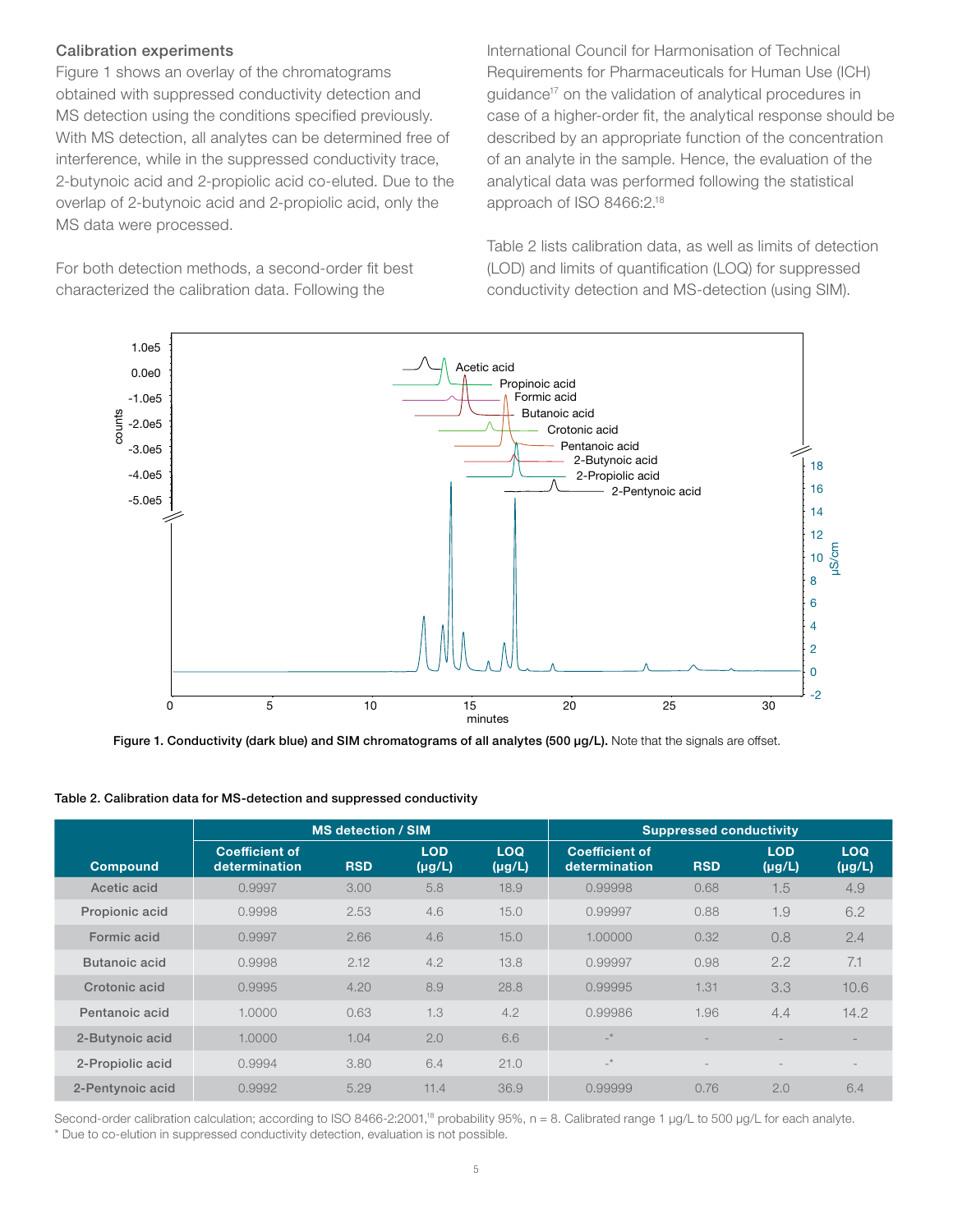Both detectors showed LODs in the single-digit µg/L range and LOQs in the single- to double-digit µg/L range. Suppressed conductivity gave a better correlation of the data with the chosen calibration model, while the MS channels allowed for interference-free detection and quantification of all analytes across the explored concentration range.

Repeatability of MS-response for organic acids Analytical methods used for impurity monitoring must be able to achieve accurate quantification when one organic acid is in significant excess compared to the others. To investigate the reproducibility of the response in this situation, an organic acid mix was prepared with a concentration of 2-butynoic acid at 25 mg/L and all the other organic acids at a level of 25 µg/L (or 0.1% of 2-butynoic acid) (Figure 2). The matrix-free solution consisted of all the organic acids at 50 µg/L (Figure 3).



Figure 2. SIM chromatograms of organic acids (25µg/L) in the presence of 25mg/L 2-butynoic acid. Note that the signals are offset.



Figure 3. SIM chromatograms of the matrix-free organic acid solution (50 µg/L). Note that the signals are offset.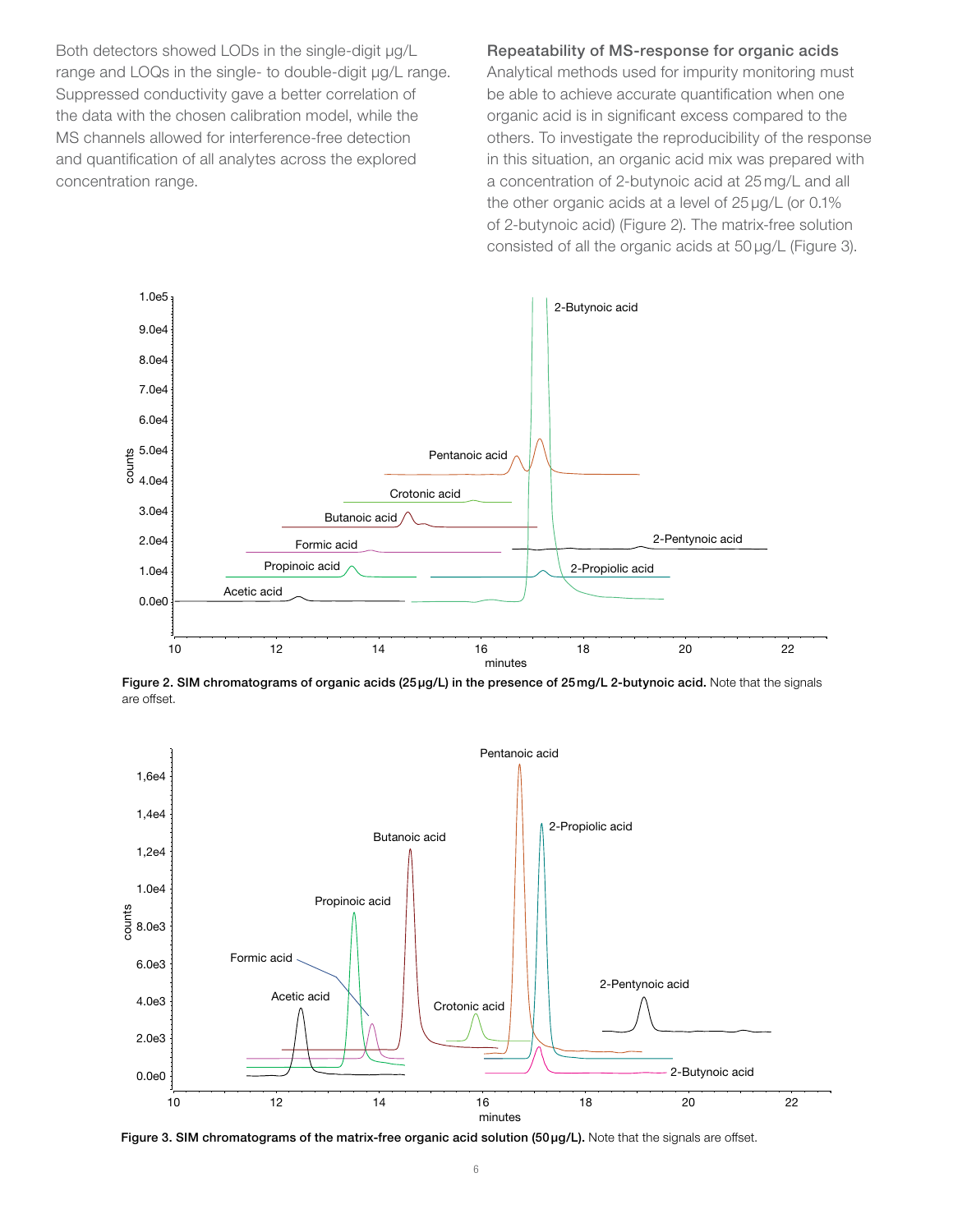Both solutions were injected ten times, and the analytical results obtained for the SIM channels were compared (Table 3). The high concentration of 2-butynoic acid had no effect on the retention times or the reproducibility of MS-detection. Evaluation of the SIM channels showed comparable peak area and peak height RSDs in the range of 4–10% for the two samples, illustrating the selectivity and repeatability of IC-MS for trace analysis across all analyzed components, even in the presence of a high concentration of 2-butynoic acid.

The influence of a large excess of 2-butynoic acid on the response of lower concentrations of organic acids was tested in a similar manner. Working solutions containing

25 mg/L 2-butynoic acid with different concentrations of organic acids were analyzed accordingly. The concentrations of the organic acids added were 1.5 µg/L, 2.5 µg/L, 5 µg/L, 12.5 µg/L, 18.75 µg/L, and 25 µg/L, or 0.005%, 0.01%, 0.02%, 0.05%, 0.075%, and 0.1% of the 25 mg/L 2-butynoic acid. Even for concentrations below the calculated LOD (Table 4), propinoic acid, formic acid, butanoic acid, and 2-propiloic acid showed a response within the range of ±20%. Acetic acid, pentanoic acid, and crotonic acid showed a larger deviation from their respective average response factors below an added concentration of 5 µg/L (0.02%), while the 2-pentynoic acid response deviated below an added concentration of 12.5 µg/L (Figure 4).

#### Table 3. Robustness data for IC-MS organic acids in matrix-free and 2-butynoic acid matrix (n=10)

|                      | 25 µg/L organic acids in 25 mg/L 2-butynoic acid matrix |            |      |               | Matrix-free standard at 50 µg/L |           |      |               |
|----------------------|---------------------------------------------------------|------------|------|---------------|---------------------------------|-----------|------|---------------|
|                      |                                                         | <b>RSD</b> |      |               | <b>RSD</b>                      |           |      |               |
| <b>Compound name</b> | Ret. time (min)                                         | Ret. time  | Area | <b>Height</b> | Ret. time (min)                 | Ret. time | Area | <b>Height</b> |
| Acetic acid          | 12.4                                                    | 0.08       | 5.7  | 6.7           | 12.5                            | 0.06      | 7.9  | 7.7           |
| Propinoic acid       | 13.5                                                    | 0.07       | 5.7  | 6.2           | 13.5                            | 0.05      | 4.1  | 4.0           |
| Formic acid          | 13.8                                                    | 0.05       | 6.2  | 6.2           | 13.9                            | 0.04      | 9.0  | 8.1           |
| Butanoic acid        | 14.6                                                    | 0.07       | 4.5  | 4.6           | 14.6                            | 0.05      | 5.3  | 5.4           |
| Crotonic acid        | 15.9                                                    | 0.04       | 5.5  | 5.5           | 15.9                            | 0.03      | 4.5  | 5.6           |
| Pentanoic acid       | 16.7                                                    | 0.05       | 5.8  | 6.2           | 16.7                            | 0.02      | 5.8  | 6.7           |
| 2-Butynoic acid      | 17.2                                                    | 0.04       | 4.0  | 3.8           | 17.1                            | 0.02      | 6.7  | 5.7           |
| 2-Propiolic acid     | 17.2                                                    | 0.02       | 5.0  | 5.4           | 17.1                            | 0.02      | 4.2  | 4.3           |
| 2-Pentynoic acid     | 19.1                                                    | 0.03       | 9.5  | 6.9           | 19.1                            | 0.01      | 5.1  | 5.3           |

#### Table 4. Response factors (area/concentration) versus the added level of organic acids

|                  | <b>Response factor</b>              |                                      |                                    |                                       |                                 |                                    |  |  |  |
|------------------|-------------------------------------|--------------------------------------|------------------------------------|---------------------------------------|---------------------------------|------------------------------------|--|--|--|
| <b>Compound</b>  | $1.25 \mu g/L$<br>(0.005%)<br>added | $2.5 \mu g/L$<br>$(0.01\%)$<br>added | $5 \mu g/L$<br>$(0.02\%)$<br>added | $12.5 \mu g/L$<br>$(0.05\%)$<br>added | 18.75 µg/L<br>(0.075%)<br>added | $25 \mu g/L$<br>$(0.1\%)$<br>added |  |  |  |
| Acetic acid      | 48                                  | 32                                   | 23                                 | 17                                    | 16                              | 18                                 |  |  |  |
| Propinoic acid   | 37                                  | 38                                   | 35                                 | 37                                    | 32                              | 33                                 |  |  |  |
| Formic acid      | 6                                   | 7                                    | 7                                  | 6                                     | 5                               | 6                                  |  |  |  |
| Butanoic acid    | 48                                  | 46                                   | 48                                 | 44                                    | 46                              | 48                                 |  |  |  |
| Crotonic acid    | $\mathfrak{D}$                      | $\overline{4}$                       | 5                                  | 6                                     | 6                               | 6                                  |  |  |  |
| Pentanoic acid   | 37                                  | 39                                   | 66                                 | 57                                    | 58                              | 57                                 |  |  |  |
| 2-Butynoic acid  | 25 mg/L matrix component            |                                      |                                    |                                       |                                 |                                    |  |  |  |
| 2-Propiolic acid | 18                                  | 19                                   | 21                                 | 19                                    | 19                              | 21                                 |  |  |  |
| 2-Pentynoic acid | n.d.                                | 12                                   | 11                                 |                                       | 7                               | 7                                  |  |  |  |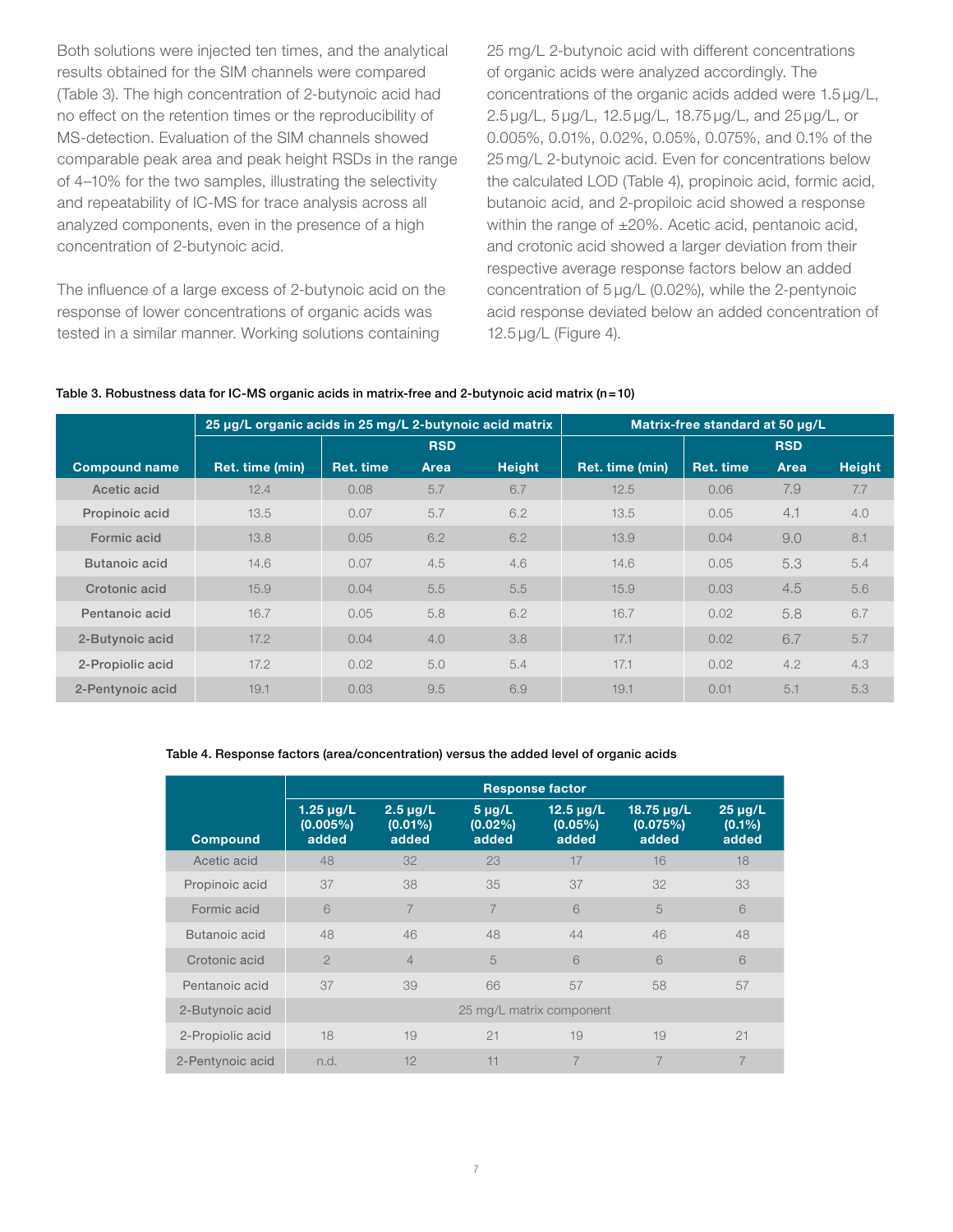

Figure 4. Response factors (area/concentration) versus the added level of organic acids

### **Conclusion**

This study illustrates the use of a simplified IC-MS method to facilitate the trace amount determination of highly polar, low molecular weight aliphatic and unsaturated organic acids in pharmaceutical solutions. By improving the identification and quantification of these organic acids, pharmaceutical companies can overcome significant challenges in impurity monitoring.

In this workflow, the Dionex IonPac AS11-HC-4µm column supports a highly selective separation of the analytes in question. The high capacity of the column ensures the matrix tolerance needed to determine low concentrations of organic acids, i.e. below 0.1% relative to the chosen 2-butynoic acid matrix. The elevated column temperature

(40°C) improves chromatographic peak efficiencies and prevents the use of an organic solvent in the mobile phase. The use of continuously regenerated membrane-based suppressors allows the hyphenation of IC with MS, further adding to the analytical selectivity and sensitivity.

The combination with RFIC, i.e., the automatic eluent generation and dynamic electrolytic regeneration of the suppressor, results in a highly automated, highly reproducible instrument setup that can be easily validated. If desired, the instrument configuration can be extended with integrated monitoring of consumables, so that the analytical instrument configuration, the consumables in use, and their performance can be documented electronically.